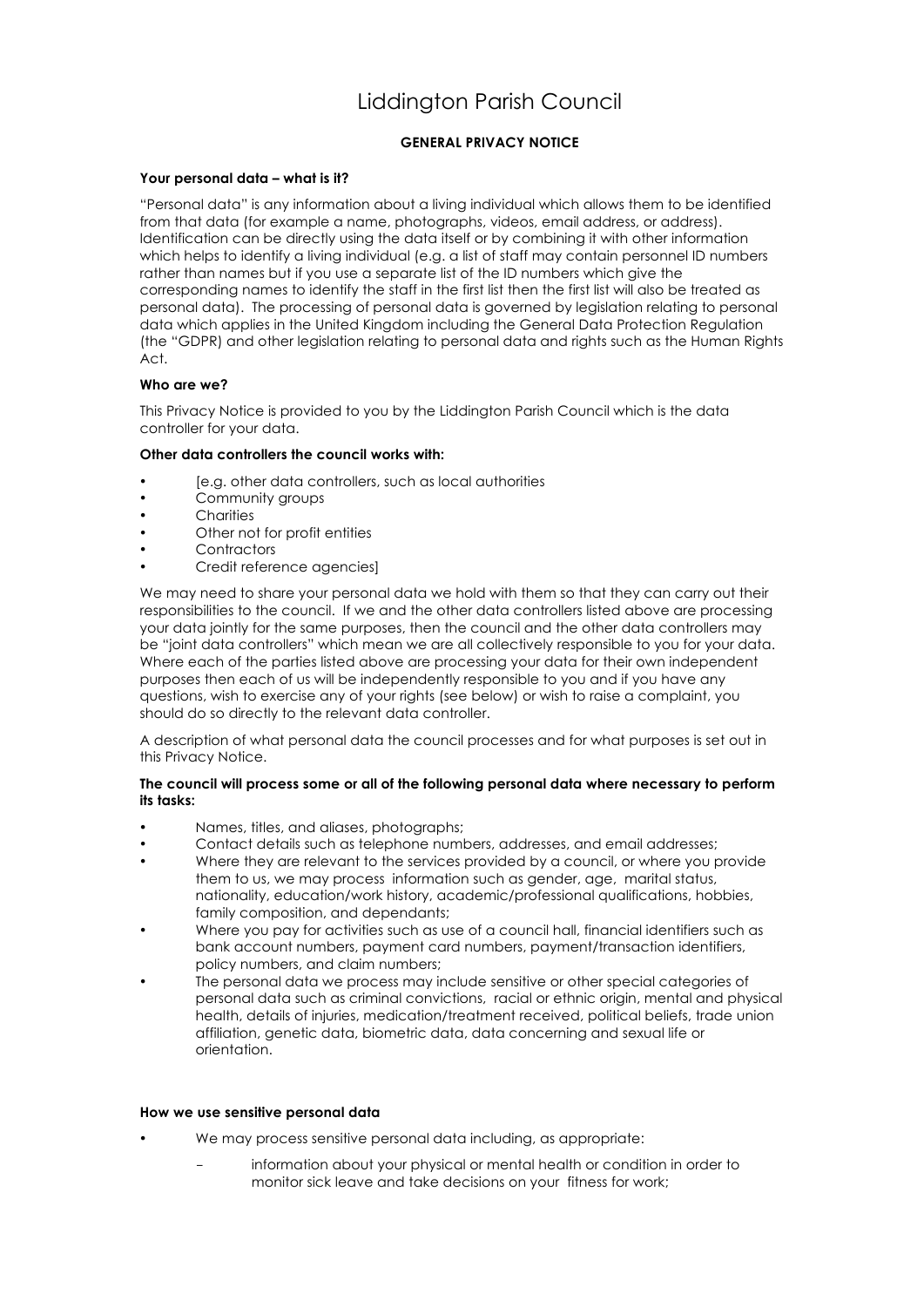- your racial or ethnic origin or religious or similar information in order to monitor compliance with equal opportunities legislation;
- in order to comply with legal requirements and obligations to third parties.
- These types of data are described in the GDPR as "Special categories of data" and require higher levels of protection. We need to have further justification for collecting, storing and using this type of personal data.
- We may process special categories of personal data in the following circumstances:
	- In limited circumstances, with your explicit written consent.
	- Where we need to carry out our legal obligations.
	- Where it is needed in the public interest.
- Less commonly, we may process this type of personal data where it is needed in relation to legal claims or where it is needed to protect your interests (or someone else's interests) and you are not capable of giving your consent, or where you have already made the information public.

## **Do we need your consent to process your sensitive personal data?**

• In limited circumstances, we may approach you for your written consent to allow us to process certain sensitive personal data. If we do so, we will provide you with full details of the personal data that we would like and the reason we need it, so that you can carefully consider whether you wish to consent.

## **The council will comply with data protection law. This says that the personal data we hold about you must be:**

- Used lawfully, fairly and in a transparent way.
- Collected only for valid purposes that we have clearly explained to you and not used in any way that is incompatible with those purposes.
- Relevant to the purposes we have told you about and limited only to those purposes.
- Accurate and kept up to date.
- Kept only as long as necessary for the purposes we have told you about.
- Kept and destroyed securely including ensuring that appropriate technical and security measures are in place to protect your personal data to protect personal data from loss, misuse, unauthorised access and disclosure.

## **We use your personal data for some or all of the following purposes:**

- To deliver public services including to understand your needs to provide the services that you request and to understand what we can do for you and inform you of other relevant services;
- To confirm your identity to provide some services;
- To contact you by post, email, telephone or using social media (e.g., Facebook, Twitter, WhatsApp);
- To help us to build up a picture of how we are performing;
- To prevent and detect fraud and corruption in the use of public funds and where necessary for the law enforcement functions;
- To enable us to meet all legal and statutory obligations and powers including any delegated functions;
- To carry out comprehensive safeguarding procedures (including due diligence and complaints handling) in accordance with best safeguarding practice from time to time with the aim of ensuring that all children and adults-at-risk are provided with safe environments and generally as necessary to protect individuals from harm or injury;
- To promote the interests of the council:
- To maintain our own accounts and records;
- To seek your views, opinions or comments;
- To notify you of changes to our facilities, services, events and staff, councillors and other role holders;
- To send you communications which you have requested and that may be of interest to you. These may include information about campaigns, appeals, other new projects or initiatives;
- To process relevant financial transactions including grants and payments for goods and services supplied to the council
- To allow the statistical analysis of data so we can plan the provision of services.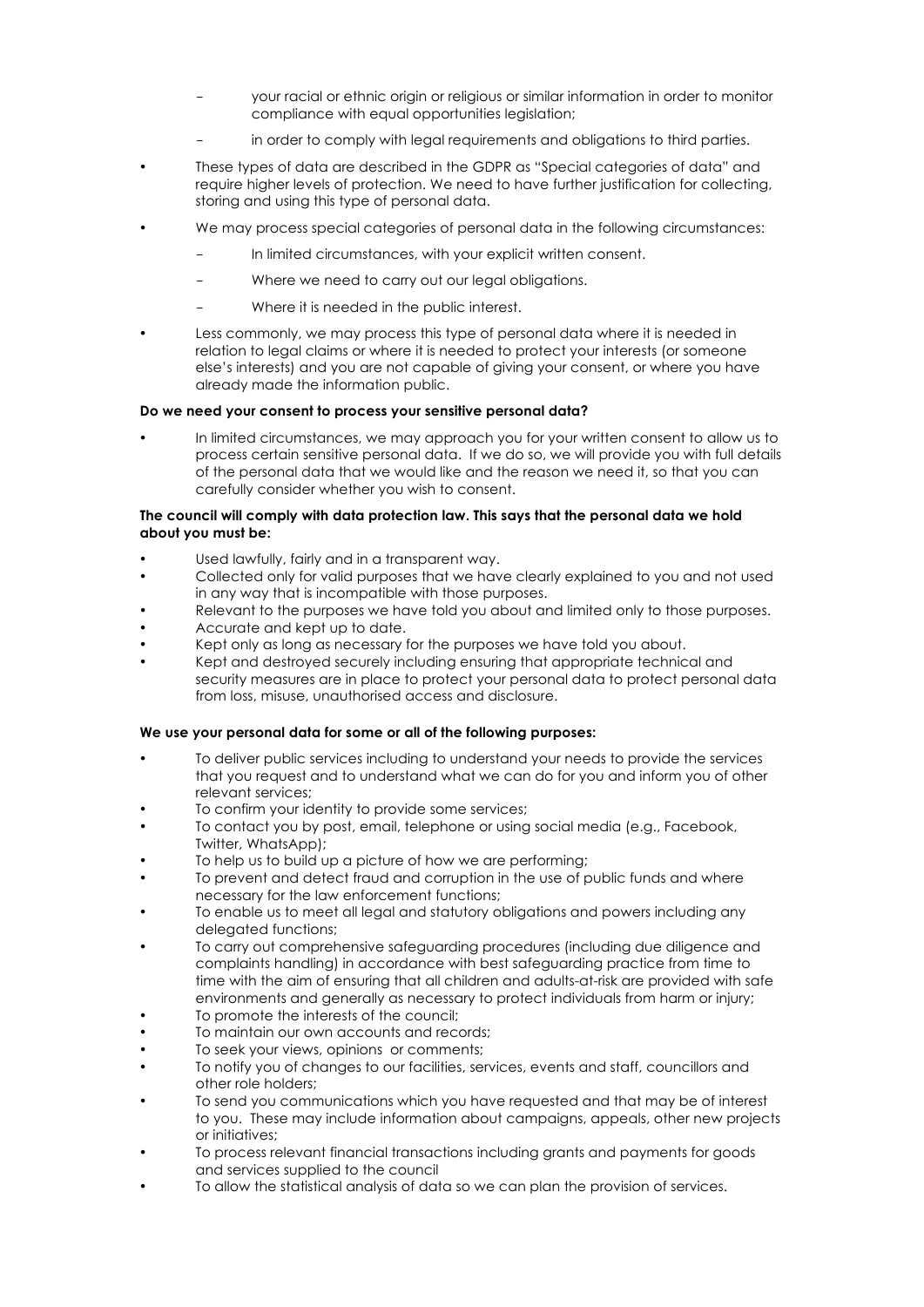Our processing may also include the use of CCTV systems for the prevention and prosecution of crime.

## **What is the legal basis for processing your personal data?**

The council is a public authority and has certain powers and obligations. Most of your personal data is processed for compliance with a legal obligation which includes the discharge of the council's statutory functions and powers. Sometimes when exercising these powers or duties it is necessary to process personal data of residents or people using the council's services. We will always take into account your interests and rights. This Privacy Notice sets out your rights and the council's obligations to you.

We may process personal data if it is necessary for the performance of a contract with you, or to take steps to enter into a contract. An example of this would be processing your data in connection with the use of sports facilities, or the acceptance of an allotment garden tenancy

Sometimes the use of your personal data requires your consent. We will first obtain your consent to that use.

## **Sharing your personal data**

This section provides information about the third parties with whom the council may share your personal data. These third parties have an obligation to put in place appropriate security measures and will be responsible to you directly for the manner in which they process and protect your personal data. It is likely that we will need to share your data with some or all of the following (but only where necessary):

- The data controllers listed above under the heading "Other data controllers the council works with";
- Our agents, suppliers and contractors. For example, we may ask a commercial provider to publish or distribute newsletters on our behalf, or to maintain our database software;
- On occasion, other local authorities or not for profit bodies with which we are carrying out joint ventures e.g. in relation to facilities or events for the community.

#### **How long do we keep your personal data?**

We will keep some records permanently if we are legally required to do so. We may keep some other records for an extended period of time. For example, it is currently best practice to keep financial records for a minimum period of 8 years to support HMRC audits or provide tax information. We may have legal obligations to retain some data in connection with our statutory obligations as a public authority. The council is permitted to retain data in order to defend or pursue claims. In some cases the law imposes a time limit for such claims (for example 3 years for personal injury claims or 6 years for contract claims). We will retain some personal data for this purpose as long as we believe it is necessary to be able to defend or pursue a claim. In general, we will endeavour to keep data only for as long as we need it. This means that we will delete it when it is no longer needed.

#### **Your rights and your personal data**

You have the following rights with respect to your personal data:

When exercising any of the rights listed below, in order to process your request, we may need to verify your identity for your security. In such cases we will need you to respond with proof of your identity before you can exercise these rights.

- *1) The right to access personal data we hold on you*
- At any point you can contact us to request the personal data we hold on you as well as why we have that personal data, who has access to the personal data and where we obtained the personal data from. Once we have received your request we will respond within one month.
- There are no fees or charges for the first request but additional requests for the same personal data or requests which are manifestly unfounded or excessive may be subject to an administrative fee.

## *2) The right to correct and update the personal data we hold on you*